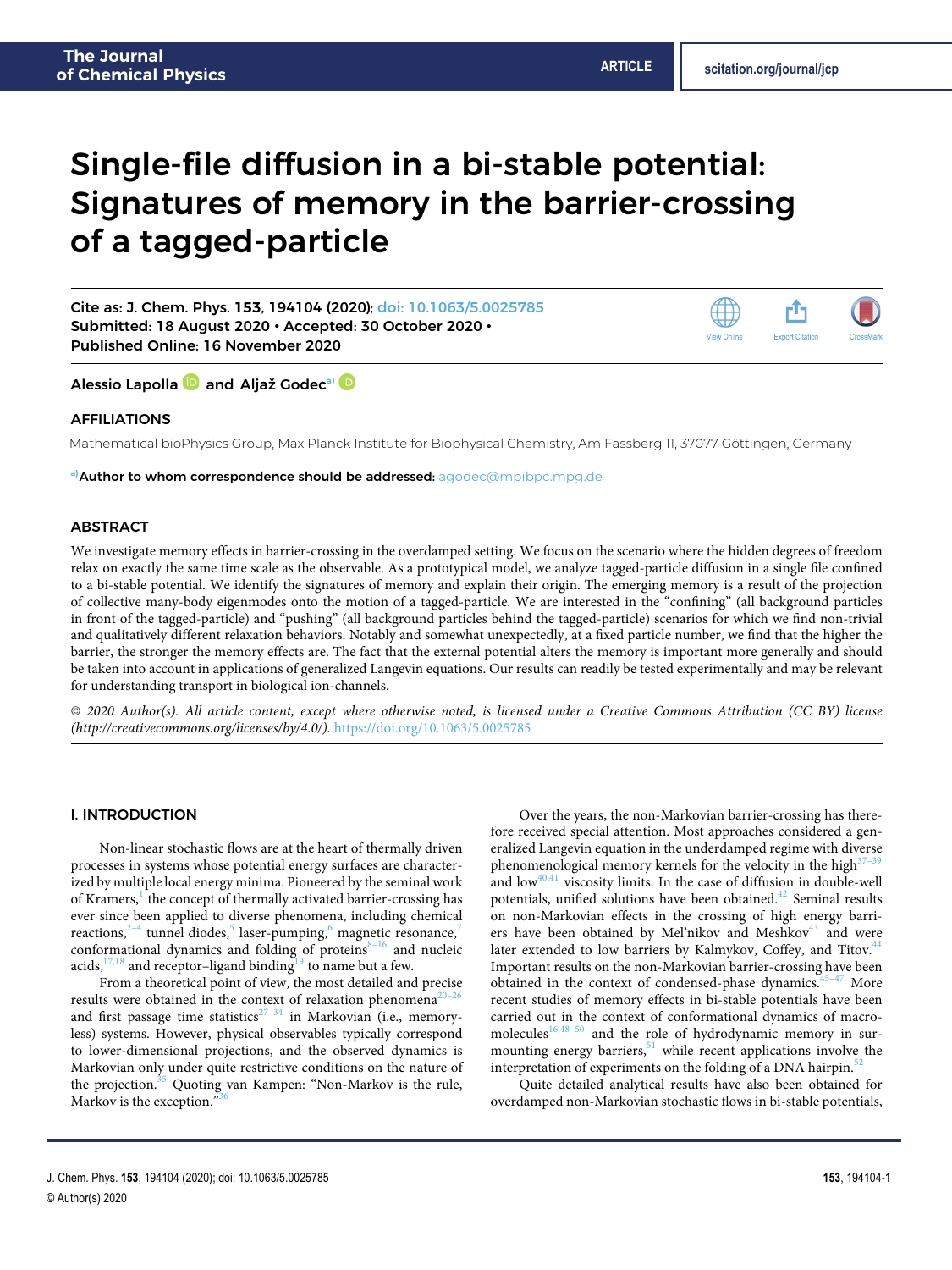in particular for exponentially correlated noise.<sup>[53–](#page-9-8)[57](#page-9-9)</sup> Characteristic of these studies is that the memory is introduced phenomenologically and/or the systems typically possess slow and fast degrees of freedom. Thereby, integrating out of fast degrees of freedom leads to memory, and timescales similar to, or longer than, the correlation time are of interest.

Here, we are interested in the scenario where the background degrees of freedom (i.e., those that become integrated out) relax on exactly the same time scale as the observable. In particular, we are interested in the relaxation dynamics of a tagged-particle in a single file of Brownian particles confined to a bi-stable potential and investigate the role of the height of the potential barrier. Projecting out particles' positions introduces memory and strongly breaks Markovianity.<sup>[35](#page-8-15)</sup> The more particles' coordinates become integrated out, the stronger Markovianity is broken.<sup>[35](#page-8-15)</sup> A distinguishing characteristic of our approach with respect to the existing literature is, therefore, that we do not introduce memory phenomenologically via a generalized Langevin equation. Instead, the memory arises explicitly as a result of projecting out degrees of freedom in an exactly solvable Markovian many-body system. This is important because any external potential, in general, also affects the mem-ory in the tagged-particle's dynamics.<sup>[35,](#page-8-15)[58,](#page-9-10)[59](#page-9-11)</sup> One, therefore, may not employ *ad hoc* memory kernels that are independent of the external potential, except when the potential does not act as background degrees of freedom and the interaction between the background degrees of freedom and the tagged-particle is harmonic or negligibly weak.

Single-file models are generically used to describe strongly correlated, effectively one-dimensional, systems and processes, e.g., biological channels,<sup>[60](#page-9-12)</sup> transport in zeolites,<sup>[61](#page-9-13)</sup> crowding effects in gene regulation,  $62,63$  $62,63$  superionic conductors,  $64$  and strongly corre-lated one-dimensional soft matter systems in general.<sup>[65–](#page-9-17)[68](#page-9-18)</sup> Over the past few years, diverse theoretical studies yielded deep insight about the anomalous tagged-particle diffusion $69-77$  $69-77$  and the emergence and meaning of memory. $35,78,79$  $35,78,79$  $35,78,79$  Single-file diffusion in potential landscapes has been studied by computer simulations.<sup>8</sup>

It is well known that a tagged-particle's diffusion in any homogeneous overdamped system of identically interacting particles with an excluded mutual passage is asymptotically subdiffusive, i.e., the tagged-particle's mean squared displacement asymptotically scales as  $\langle x^2 \rangle \sim t^{1/2}$  (see, e.g., Ref. [81\)](#page-9-24). However, the manner in which crowding/steric obstruction and particle correlations affect memory in barrier-crossing, and in particular in the relaxation toward equilibrium and how such memory can be inferred and quantified from measurable physical observables, has so far remained elusive. Our results are relevant in the context of search processes of proteins on DNA in the presence of macromolecular crowding involved in transcription regulation and on a conceptual level for transport in ion-channels. More generally, the methodological framework presented here does not require an analytical solution of the problem to be known and can thus also be applied in the analysis of experiments or computer simulations.

In this work, we provide in Sec. [II](#page-1-0) an analytical solution to the problem using the coordinate Bethe ansatz. In Sec. [III,](#page-3-0) we analyze the equilibrium correlation functions and underlying linear memory kernel as a function of the barrier height and number of particles in the single file. Section [IV](#page-5-0) addresses the relaxation to equilibrium from a fixed, non-equilibrium initial condition of the tagged-particle in the "confining" and "pushing" scenario, respectively. We conclude with a brief discussion including potential applications and extensions of our results.

#### <span id="page-1-0"></span>II. THEORY

We consider a single file of N point-particles confined to a box of length of  $L = 2\pi$ . In the center of the box, there is a squaretop energy barrier of width  $\pi$  and height  $U_b$  [see [Fig. 1\(a\)\]](#page-2-0). More precisely, each particle experiences the potential<sup>8</sup>

<span id="page-1-2"></span>
$$
U(x) = \begin{cases} 0, & \pi > |x| > \pi/2 \\ U_b, & |x| \le \pi/2 \\ \infty, & \text{otherwise.} \end{cases}
$$
 (1)

The particles move according to overdamped Brownian dynamics but are not allowed to cross. For simplicity and without loss of generality, we set  $D = 1$ , which is equivalent to expressing time in units of  $4\pi^2/D$ , and express U in units of thermal energy  $k_B T$ , i.e.,  $U \rightarrow U/k_B T$ . The probability density of the set of positions  $\{x_i\} = \mathbf{x}$  of the N particles evolves according to the many-body Fokker–Planck equation,

<span id="page-1-1"></span>
$$
\left(\partial_t - \sum_{i=1}^N \big[\partial_{x_i}^2 + \partial_{x_i} \{\partial_{x_i} U(x_i)\}\big]\right) G(\mathbf{x}, t | \mathbf{x}_0) = 0, \tag{2}
$$

with the initial condition  $G(\mathbf{x}, 0 | \mathbf{x}_0) = \prod_{i=1}^{N} \delta(x_i - x_{0i})$ , where the operator in curly brackets { } acts only within the bracket. Equation [\(2\)](#page-1-1) is equipped with the set of external and internal boundary conditions,

$$
\partial_{x_1} G(\mathbf{x}, t | \mathbf{x}_0) |_{x_1 = -\pi} = \partial_{x_N} G(\mathbf{x}, t | \mathbf{x}_0) |_{x_N = \pi} = 0,
$$
  
\n
$$
(\partial_{x_{i+1}} - \partial_{x_i}) G(\mathbf{x}, t | \mathbf{x}_0) |_{x_{i+1} = x_i} = 0,
$$
\n(3)

and is solved exactly using the coordinate Bethe ansatz (for technical details, refer to Refs. [35,](#page-8-15) [79,](#page-9-22) and [84\)](#page-9-27). In a nutshell, the Bethe ansatz solution exploits the intuitive fact that a trajectory of N identical non-crossing Brownian particles is identical to that of an ideal Brownian gas if we re-label the particle indices such that that they are ordered at all times. As a result, one can construct the probability density of the set of particles' positions **x** by a suitable permutation of the products of probability densities of individual, non-interacting particles. In turn, an eigenfunction expansion of the many-body Fokker–Planck operator can be obtained by permuting products of single-particle eigenspectra, which is what we exploit in the present article. The resulting Bethe many-body Green's function reads

$$
G(\mathbf{x},t|\mathbf{x}_0) = \sum_{\mathbf{k}} \Psi_{\mathbf{k}}^R(\mathbf{x}) \Psi_{\mathbf{k}}^L(\mathbf{x}_0) e^{-\Lambda_{\mathbf{k}} \tau},
$$
(4)

where  $\Psi_{\mathbf{k}}^{L}(\mathbf{x})$  and  $\Psi_{\mathbf{k}}^{R}(\mathbf{x})$  are the so-called left and right Bethe eigenfunctions, respectively, defined as

<span id="page-1-3"></span>
$$
\Psi_{\mathbf{k}}^{L,R}(\mathbf{x}) \equiv \mathscr{N}^{1/2} \hat{O}_{\mathbf{x}} \sum_{\{\mathbf{k}\}} \prod_{i=1}^{N} \psi_{k_i}^{L,R}(x_i), \tag{5}
$$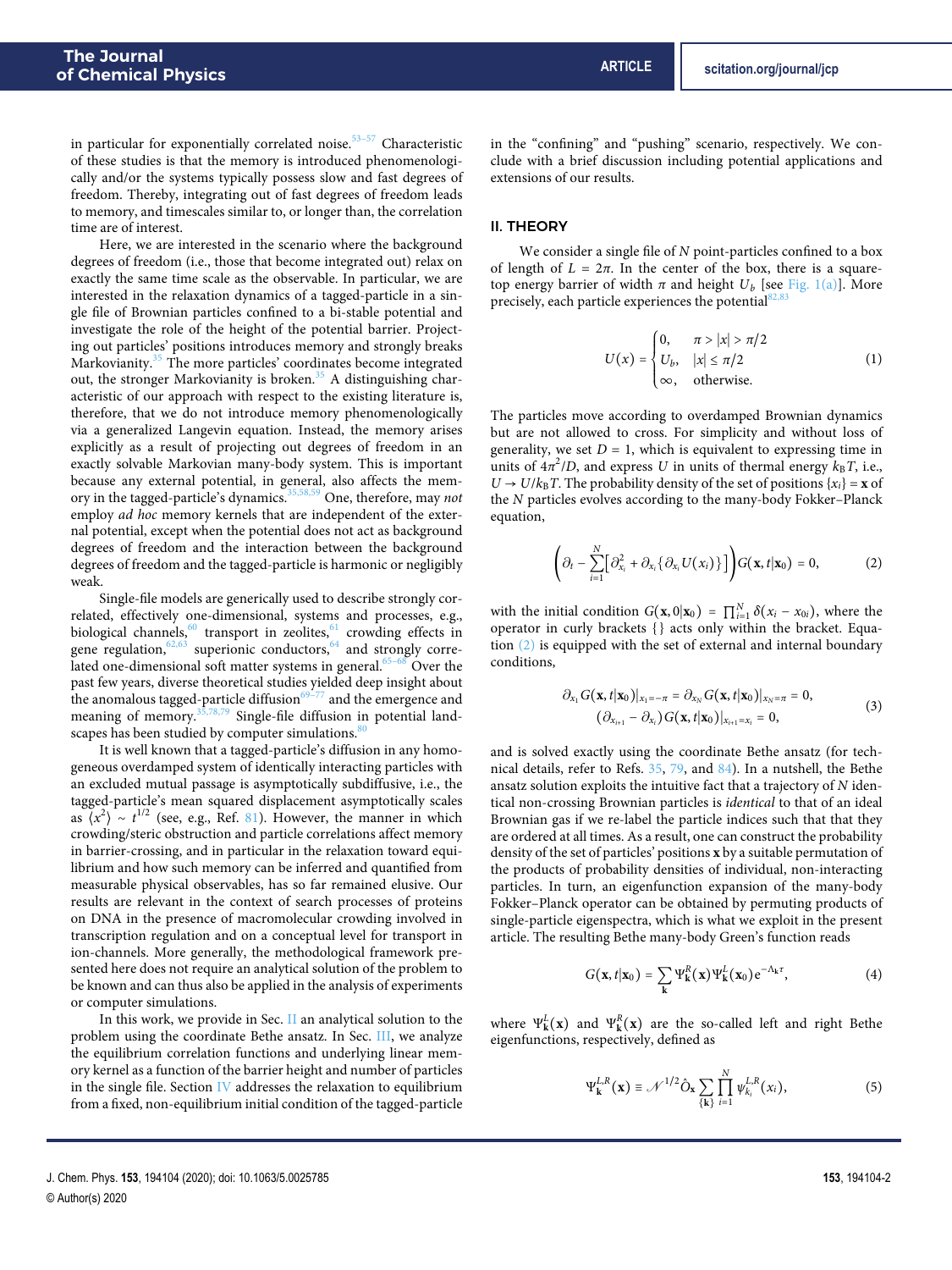<span id="page-2-0"></span>

**FIG. 1**. (a) Schematic of the potential  $U(x)$  defined in Eq.  $(1)$ ; single file with *N* = 5 particles. Throughout this work, we either tag the first (magenta stands for *i* = 1) or the last (orange stands for *i* = *N*) particle. (b)–(d) depict the equilibrium probability distribution  $\mathcal{P}_{eq}(x_i)$  for  $i = 1$ (b), *i* = 3 (c), and *i* = 5 (d) in a single file with  $N = 5$  for different barrier-heights  $U_b$ , respectively.

where  $\psi_n^{L,R}(x)$  are the orthonormal eigenfunctions of the singleparticle problem (given in the [Appendix\)](#page-7-0), the sum over {**k**} refers to the sum over all permutations of the multiset **k**, and  $\mathscr N$  is the number of these permutations **k**.  $\Lambda_k = \sum_{i=1}^N \lambda_{k_i}$  refers to the Bethe eigenvalue with multi-index  $\mathbf{k} = \{k_i\}, i \in [1, N]$ , and  $\hat{O}_\mathbf{x}$  is the particleordering operator, which ensures that  $x_1 \leq \cdots \leq x_i \leq \cdots \leq x_N$ . Moreover,  $\lambda_n$  refer to the eigenvalues of the respective one-body problem, given by $82$ 

$$
\lambda_n = \begin{cases}\n\frac{n^2}{4}, & \text{mod } (n, 4) = 0, \\
\left(\frac{n-1}{2} + v\right)^2, & \text{mod } (n, 4) = 1, \\
\frac{n^2}{4}, & \text{mod } (n, 4) = 2, \\
\left(\frac{n+1}{2} - v\right)^2, & \text{mod } (n, 4) = 3,\n\end{cases}
$$
\n(6)

where  $v = 2 \arctan(e^{-U_b/2})/\pi$  and mod(*k*, *l*) stands for the remainder of the division k/l.

We are interested in the non-Markovian probability density of  $x_i$  and the position of the *i*th tagged-particle under the condition that the initial positions of the remaining particles are drawn from those equilibrium configurations that contain particle  $i$  at  $x_0$ , which reads (for a derivation, see Refs. [35,](#page-8-15) [79,](#page-9-22) and [84\)](#page-9-27)

$$
\mathscr{G}(x_i,t|x_{0i})=V_{00}^{-1}(x_{0i})\sum_{\mathbf{k}}V_{0\mathbf{k}}(x_i)V_{\mathbf{k0}}(x_{0i})e^{-\Lambda_{\mathbf{k}}t},\qquad(7)
$$

where the "overlap-elements"  $V_{kl}(x_i)$  are defined as<sup>[84](#page-9-27)</sup>

<span id="page-2-1"></span>
$$
V_{kl}(x_i) = \frac{m_l}{N_L! N_R!} \sum_{\{k\}} \sum_{\{l\}} \psi_{k_i}^R(x_i) \psi_{l_i}^L(x_i) \prod_{n=1}^{i-1} L_n(x_i) \prod_{m=i+1}^N R_m(x_i), \quad (8)
$$

with  $m<sub>l</sub>$  being the multiplicity of the multiset **l**, and  $N<sub>L</sub> = i - 1$  and  $N_R = N - i$  are the number of particles to the left and right of the tagged-particle, respectively. In Eq.  $(8)$ , we introduced the auxiliary functions

<span id="page-2-4"></span><span id="page-2-3"></span>
$$
L_n(x) = \int_{-\pi}^x dz \psi_{l_n}^L(z) \psi_{k_n}^R(z), \quad R_n(x) = \int_x^{\pi} dz \psi_{l_n}^L(z) \psi_{k_n}^R(z). \quad (9)
$$

Note that the equilibrium probability density of the tagged-particle's position is given by [see Eq. [\(7\)\]](#page-2-2)  $\mathscr{P}_{eq}(x_i) \equiv \lim_{t \to \infty} \mathscr{G}(x_i, t | x_{0i})$ =  $V_{00}(x_i)$  and is depicted for various values of  $U_b$  in [Figs. 1\(b\)–](#page-2-0)  $1(d)$ . Intuitively, as  $U_b$  increases, particles become expelled from the barrier.

<span id="page-2-2"></span>In Ref. [84,](#page-9-27) we have developed an algorithm designed to efficiently cope with the combinatorial complexity of the implementation of the analytical solution in Eq.  $(7)$ . Due to the piece-wise constant nature of the potential  $U(x)$  in Eq. [\(1\),](#page-1-2) all integrals [\(9\)](#page-2-3) can be computed analytically. As the resulting expressions are lengthy, we do not show them here. Instead, they are readily implemented in an extension of the code published in Ref. [84](#page-9-27) (see the [supplementary](https://www.scitation.org/doi/suppl/10.1063/5.0025785) [material\)](https://www.scitation.org/doi/suppl/10.1063/5.0025785).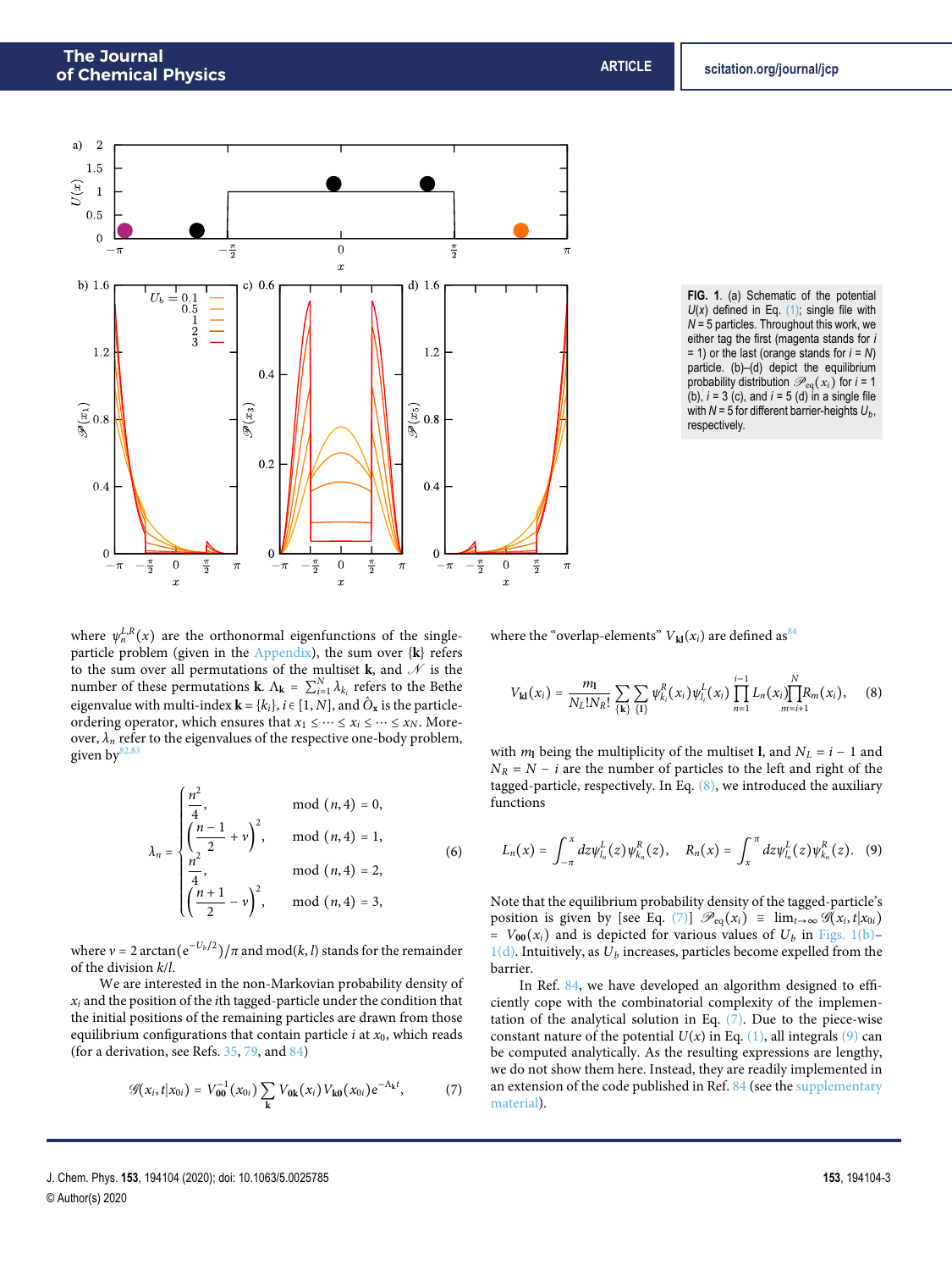## <span id="page-3-0"></span>III. LINEAR CORRELATIONS AT EQUILIBRIUM

First, we consider linear correlations at equilibrium and limit the discussion in the reminder of this paper to tagging the first or last particle (i.e., throughout, we set  $i = 1$  or  $i = N$ ). That is, we are interested in the normalized positional autocorrelation function of a tagged-particle, defined as

$$
C_i(t) = \frac{\langle x_i(t)x_i(0)\rangle - \langle x_i\rangle^2}{\langle x_i^2\rangle - \langle x_i\rangle^2},
$$
\n(10)

where the covariance of the position is defined as

$$
\langle x_i(t)x_i(0)\rangle \equiv \int_{-\pi}^{\pi} dx_i \int_{-\pi}^{\pi} dx_{0i} x_i x_{0i} \mathscr{G}(x_i,t|x_{0i}) \mathscr{P}_{\text{eq}}(x_{0i}) \qquad (11)
$$

and  $\langle x_i^n \rangle = \int_{-\pi}^{\pi} dx_i \ x_i^n \mathcal{P}_{eq}(x_i)$ . The above integrals have been per-formed numerically by means of Gauss–Kronrod quadrature.<sup>[85](#page-9-28)</sup> Note that Eq.  $(10)$  alongside Eqs.  $(5)-(9)$  $(5)-(9)$  necessarily implies the structure  $C_i(t) = \sum_{k \neq 0} a_k e^{-\Lambda_k t}$  with  $\sum_{k \neq 0} a_k = 1$ , where all  $a_k \geq 0.86$  $a_k \geq 0.86$  The results for  $C_1(t)$  as a function of the barrier height  $U_b$  are depicted in [Fig. 2.](#page-3-2) Since  $U(x)$  is symmetric, the autocorrelation functions of the first and last particles coincide, i.e.,  $C_1(t) = C_N(t)$ .

The autocorrelation of an isolated particle (i.e.,  $N = 1$ ) in [Fig. 2\(a\)](#page-3-2) displays for a given value of  $U_b$  to a good approximation an exponential decay with rate  $\Lambda_1 = \lambda_1$  given by Eq. [\(6\).](#page-2-4) This reflects that positional correlations decay predominantly due to barrier-crossing. Conversely, as the number of particles increases,  $C_1(t)$  decays on multiple timescales [see [Fig. 2\(b\)\]](#page-3-2) and develops an "anomalous" shoulder on shorter timescales<sup>[78](#page-9-21)</sup> whose span increases with the barrier height  $U_b$ . A comparison of  $C_1(\Lambda_1^{-1})$  reveals that the relative decay of correlations from the relaxation time  $\tau_{rel} \equiv \Lambda_1^{-1}$ onward is substantially reduced for about a factor of 2 compared to the isolated particle case. *τ*rel denotes the timescale on which the system reaches equilibrium from any initial condition. Note that (i)  $C_1(t)$  measures relative correlations, and (ii) according to Eq. [\(7\)](#page-2-2) (terminal), relaxation roughly corresponds to the particles individually crossing the barrier several times. It is also important to note that the natural timescale of a tagged-particle is set by the average collision time<sup>[35](#page-8-15)[,79](#page-9-22)</sup>  $\tau_{\text{col}} = 1/N^2$ , which decreases with an increase in N. That is, in units of the average number of collisions,  $t \rightarrow t/\tau_{\text{col}}$ correlations decay more slowly for larger N.

A common means to quantify the extent of correlations found in the literature is the so-called *correlation time*  $T_c$ ,  $^{25,26,44,87}$  $^{25,26,44,87}$  $^{25,26,44,87}$  $^{25,26,44,87}$  $^{25,26,44,87}$  $^{25,26,44,87}$  and it should be compared with the actual relaxation time  $\tau_{\rm rel}$ ,  $^{88}$  $^{88}$  $^{88}$ 

$$
T_c = \int_0^\infty dt C_i(t), \ \tau_{rel} \equiv \Lambda_1^{-1} = \left(\frac{2}{\pi} \arctan(e^{-U_b/2})\right)^{-2}, \qquad (12)
$$

<span id="page-3-1"></span>where we note that for high barriers, i.e.,  $U_B \gg 1$ , the relaxation time follows the expected Arrhenius scaling  $\tau_{\rm rel} \simeq 4{\rm e}^{U_b}/\pi^2$ . In [Fig. 3\(a\),](#page-4-0) we depict the correlation time for the leftmost particle in units of  $\tau_{\text{col}}$  as a function of the barrier height  $U_b$  for different  $N$ . For an isolated particle,  $T_c$  =  $T_c^{\rm isolated}$  agrees very well with  $\tau_{\rm rel}$  for all values of  $U_b,$ confirming the idea that  $C(t)$  decays to a very good approximation as a single exponential. Note that for systems obeying detailed balance, the mathematical structure of  $C_i(t)$  trivially implies a shorter correlation time as soon as  $C_i(t)$  decays on multiple timescales if the longest timescale  $\Lambda_1^{-1}$  is the same. This is particularly true when comparing  $C<sub>i</sub>(t)$  of a tagged-particle in a single file with an isolated particle. Namely,

$$
T_c = \sum_{\mathbf{k} \neq \mathbf{0}} a_{\mathbf{k}} / \Lambda_{\mathbf{k}} \le \sum_{\mathbf{k} \neq \mathbf{0}} a_{\mathbf{k}} / \Lambda_{\mathbf{1}} = \Lambda_{\mathbf{1}}^{-1} \approx T_c^{\text{isolated}}.
$$
 (13)

Therefore, the interpretation of  $T_c$  should always be made cautiously and in the particular case of tagged-particle diffusion in a single file is not meaningful if we consider  $T_c$  on an absolute scale. However, it becomes somewhat more meaningful on the natural timescale, i.e., when time is expressed in terms of the average number of inter-particle collisions (see also Ref. [35\)](#page-8-15). Inspecting  $C_1(t)$  on this natural time scale, we find in Fig.  $3(a)$  that the tagged-particle on average undergoes more collisions before it decorrelates for larger values of N, and this number increases with an increase in  $U_b$ .

Moreover, as N increases, the space explored by a taggedparticle becomes progressively more confined $35$  rendering the correlation time  $T_c$  on an absolute timescale also intuitively shorter. Indeed, in [Fig. 3\(b\),](#page-4-0) we depict the ratio  $T_c/\Lambda_1^{-1}$ , which decreases with an increase in N for any barrier height  $U_b$ . Note that  $\Lambda_1^{-1}$  is independent of N and the breaking of Markovianity (reflected, e.g., in the violation of the Chapman–Kolmogorov semi-group property<sup>[35](#page-8-15)</sup>) is encoded entirely in the overlap elements V**0k**, V**k0**. For systems with microscopically reversible dynamics,  $T_c/\Lambda_1^{-1}$  < 1 quite generally implies that relaxation evolves on multiple timescales. Thus, the results in Fig.  $3(b)$  suggest, in agreement with intuition, that more and more timescales are involved in the relaxation of a taggedparticle's position in equilibrium as we increase N. In other words, on the level of linear correlations' signatures of memory of the initial conditions of "latent"/background, particles are reflected in the multi-scale relaxation of  $C_1(t)$ .

<span id="page-3-2"></span>

**FIG. 2**. Position autocorrelation function *C*1(*t*) of an isolated particle (a) and the leftmost tagged-particle in a single file with five particles (b) as a function of the barrier height *Ub*. Symbols denote  $C_1(\Lambda_1^{-1}).$ 

J. Chem. Phys. **153**, 194104 (2020); doi: 10.1063/5.0025785 **153**, 194104-4 © Author(s) 2020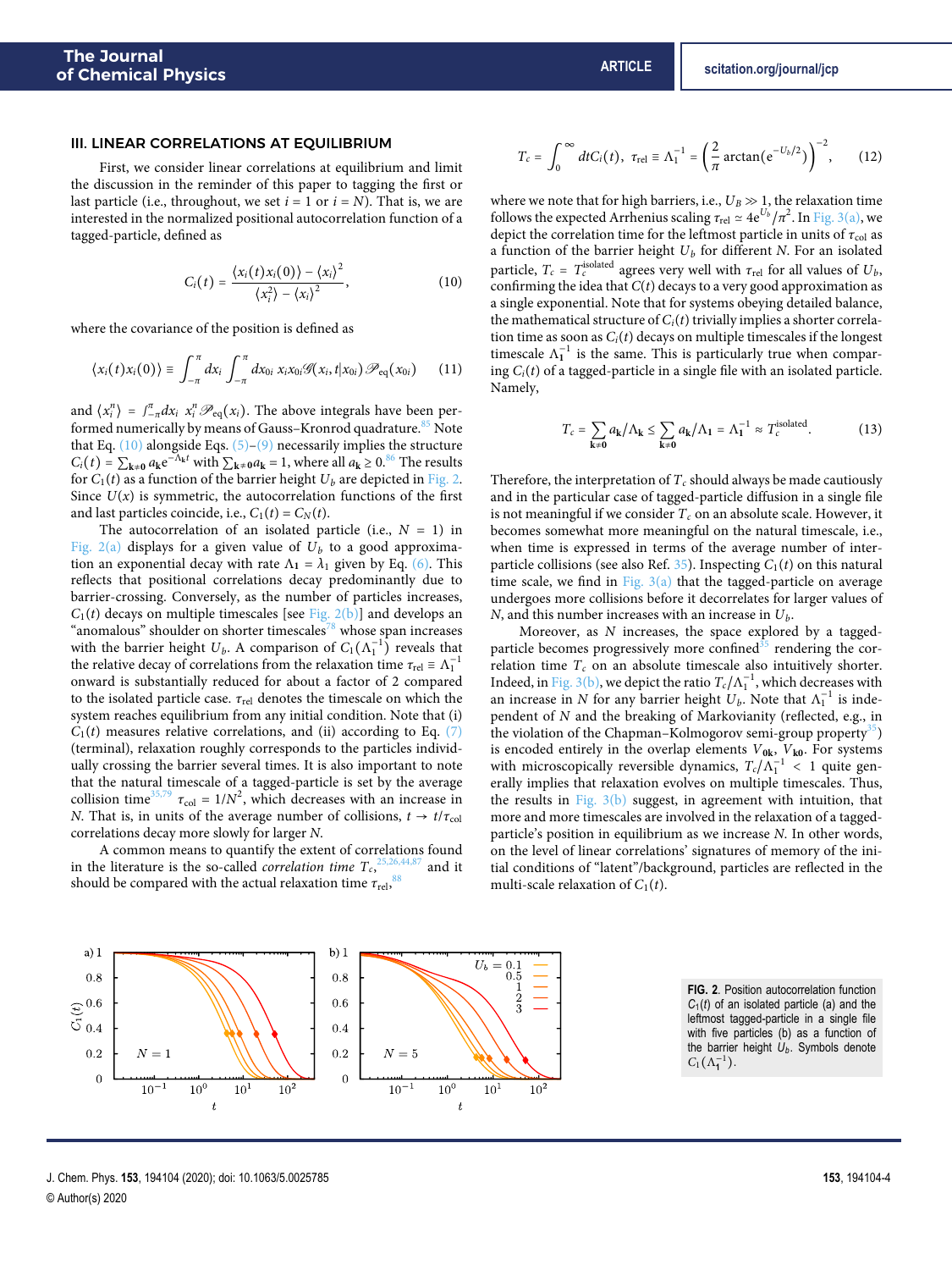<span id="page-4-0"></span>



As shown by Zwanzig from first principles,  $58,59$  $58,59$  one can also analyze the memory encoded in  $C_i(t)$  defined in Eq. [\(10\)](#page-3-1) in terms of a *memory function*  $K_U(t)$  defined through

$$
\frac{d}{dt}C_i(t) = -\int_0^t K_U(s)C_i(t-s)ds,
$$
\n(14)

where the subscript  $U$  is included to stress that the memory kernel depends on the external potential. The kinetic equation [\(14\)](#page-4-1) obeyed exactly. [58](#page-9-10)[,59](#page-9-11)

Note that the memory kernel  $K_U(t)$  in the *linear* kinetic equation [\(14\)](#page-4-1) is not equivalent to the memory kernel entering a nonlinear generalized Langevin equation for a tagged-particle motion in a potential of mean force. $48,49,59$  $48,49,59$  $48,49,59$  If, however, one were to compute  $C_i(t)$  from such a non-linear generalized Langevin equation, this would yield Eq. [\(14\).](#page-4-1) Here, we aim to connect quantitatively the different signatures of memory encoded in  $C<sub>i</sub>(t)$  and the correlation time  $T_c$  solely by means of the information encoded in  $C_i(t)$ . Note that this approach is simple and model-free and can therefore directly be used in the analysis of experimental and simulation data. Alternatively, one may equally well use a non-linear framework (for an excellent recent example, see Ref. [89\)](#page-9-33) that, however, requires more effort and a more detailed input.

We determine  $K_U(s)$  from the Laplace transform of Eq. [\(14\),](#page-4-1)

$$
\tilde{K}_U(u) = \frac{1}{\sum_{k \neq 0} a_k / (\Lambda_k + u)} - u,\tag{15}
$$



<span id="page-4-1"></span>By construction,  $f_0^t K_U(s) C_i(t - s) ds \ge 0$ , and therefore,  $K_U(t)$ must have a positive contribution at least for  $t \to 0$ . For example, if  $C_i(t)$  decays *exactly* as a single exponential with rate Λ, we have  $\tilde{K}_U(u) = \Lambda$ , and hence,  $K_U(t) = \Lambda \delta(t)$ . In fact, one can show by means of Mori's projection-operator formalism that  $K_U(t)$  has the generic structure  $K_U(t) = a\delta(t) + \zeta(t)$ , where  $a > 0$  and  $\zeta(t)$  is a smooth function of  $t$  [see, e.g., Eq.  $(8.61)$  in Ref. [59\]](#page-9-11).

More generally, when memory is short-lived, that is, when  $K(t)$  decays rapidly compared to the timescale on which  $C<sub>i</sub>(t)$ changes appreciably, we may approximate Eq. [\(14\)](#page-4-1) as  $\frac{d}{dt}C_i(t)$  $\approx -(\int_0^\infty K(s)ds)C_i(t) \equiv -\Lambda C_i(t)$ , and hence, the autocorrelation decays approximately as a single exponential  $C_i(t) \approx e^{-\Lambda t}$ —the system is therefore said to be effectively memoryless (Markovian).

The memory kernel of an isolated particle and that of the leftmost tagged-particle in a single file are depicted in [Fig. 4](#page-4-3) [note that we depict  $-K_U(t) > 0$ , implying an anti-persistent motion]. The unavoidable truncation of the spectral solution  $(7)$  does not allow us to determine  $K_U(t)$  in the limit of  $t \to 0$ . In the case of an isolated particle  $[Fig. 4(a)]$ , the memory is short-lived and decays on a timescale  $t \ll \Lambda_1^{-1}$  much shorter than the relaxation time and decreases with the barrier height  $U_b$ . This agrees with the essentially single exponential decay of  $C_1(t)$  found in [Fig. 2](#page-3-2) and implies that the dynamics is essentially memoryless.<sup>3</sup>

<span id="page-4-2"></span>Conversely, in the case of a tagged-particle [see Fig.  $4(b)$ ],  $K_U(t)$ displays a strikingly different behavior. First, the range where  $K_U(t)$ 

> **FIG. 4**. Memory kernel  $-K_U(t)$  of an isolated particle (a) and the leftmost taggedparticle in a single file with five particles (b) as a function of the barrier height *U<sup>b</sup>* shown on a double logarithmic scale. The inset provides the same results shown on a linear-logarithmic scale. We used 900 pairs *a***k**, Λ**<sup>k</sup>** to determine  $K_U(u)$  in Eq. [\(15\).](#page-4-2) Note that the range of *t* in (a) and (b) is different.

<span id="page-4-3"></span>

J. Chem. Phys. **153**, 194104 (2020); doi: 10.1063/5.0025785 **153**, 194104-5 © Author(s) 2020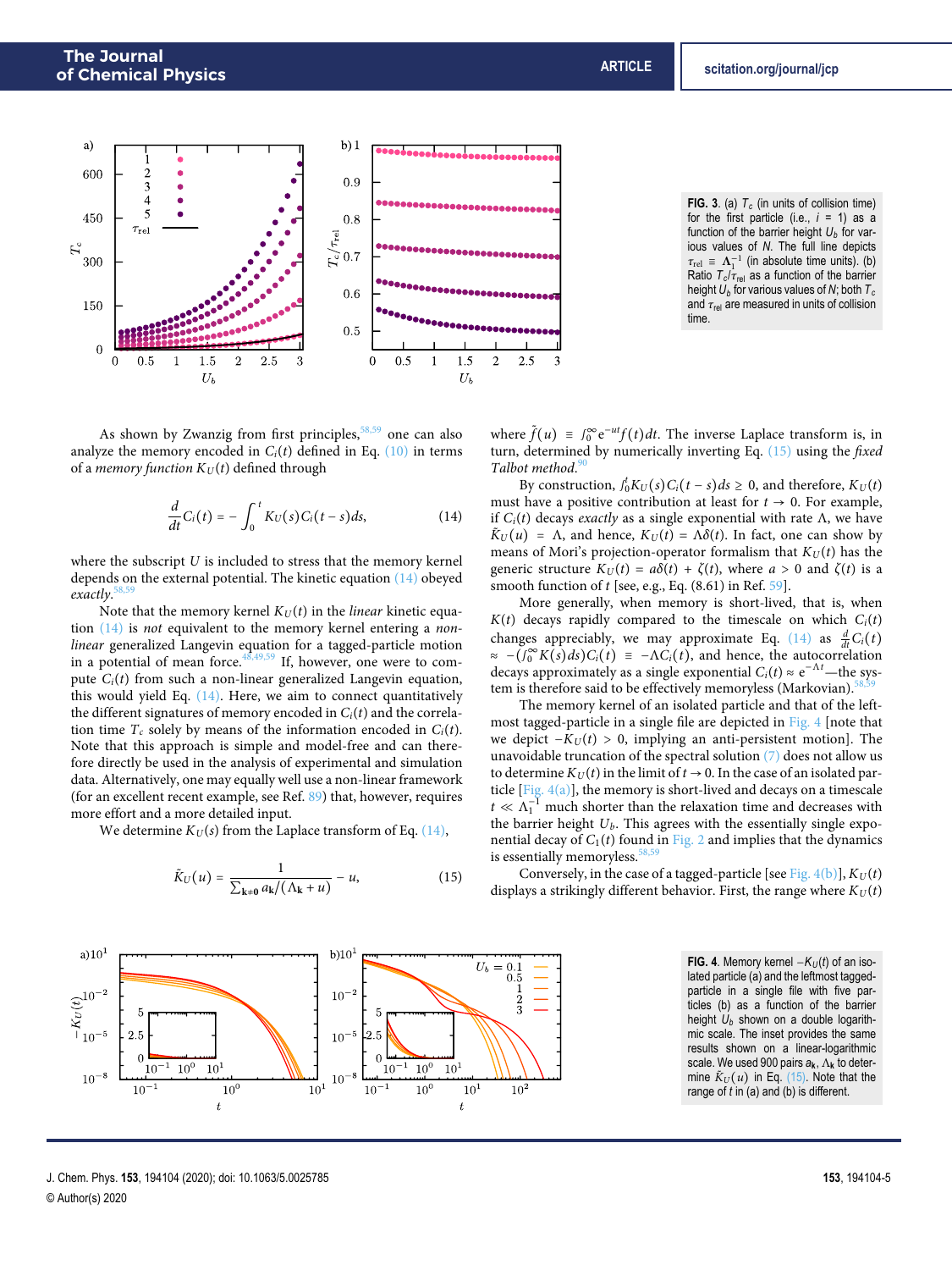considerably differs from zero is orders of magnitude longer and increases with an increase in the barrier height  $U_b$ . Second, the antipersistence of  $K_U(t)$  is much larger than for an isolated particle, and third, for high barriers,  $K_U(t)$  develops a shoulder, indicating a transiently stalled decay of memory, presumably due to "jamming" in front of the barrier prior to crossing. The latter acts as a transient entropic trap.

Importantly,  $U_b$  strongly and non-trivially affects the memory in the tagged-particle's motion [compare with the trivial effect of  $U_b$  on  $K(t)$  for an isolated particle in [Fig. 4\(a\)\]](#page-4-3). As a result, any microscopically consistent memory kernel  $K_U(t)$  must depend on the external potential  $U(x)$ . The reason is twofold: (i) the external potential also acts on the background degrees of freedom and (ii) the coupling of the background degrees of freedom and the taggedparticle's motion is strong. In fact, whenever (i) and/or (ii) hold, the external potential generally alters the memory. Conclusive evidence that the potential affects the memory function has been found, e.g., by atomistic computer simulations of molecular solutes in water.

In contrast to  $C_1(t)$  depicted in [Fig. 2,](#page-3-2) which on an absolute timescale decays to zero faster for larger  $N$  as a result of being normalized and having the same relaxation time  $\Lambda_1^{-1}$ , the memory kernel  $K_U(t)$  clearly displays long-time memory effects that become more pronounced as N increases. This can be understood by noting that  $K_U(t)$  in Eq. [\(14\)](#page-4-1) is unaffected by the normalization. The memory kernel is thus more informative than  $C_1(t)$  and less ambiguous than correlation times  $T_c$ . Moreover, it is not required that  $C_i(t)$  is known analytically in order to apply the analysis.

# <span id="page-5-0"></span>IV. RELAXATION FROM A PINNED CONFIGURATION

We now focus on the "complete" (i.e., including correlations to all orders) relaxation to equilibrium from a pinned configuration. That is, we are interested in those initial configurations where either

the first  $(i = 1)$  or the last  $(i = N)$  particle is pinned at  $x_0$ , while the initial conditions of the remaining particles are drawn from the corresponding pinned equilibria (i.e., those equilibrium many-body configurations where the first/last particle is located at  $x_0$ ). In this non-stationary setting, the analysis of memory kernels seems less sensible since these would depend explicitly on time and  $x_0$ .

We quantify the relaxation dynamics by means of  $\mathscr{D}(t, x_{0i})$ , the Kullback-Leibler divergence<sup>[92](#page-9-36)</sup> between the non-Markovian probability density of the tagged-particle's position at time t,  $\mathscr{G}(x_i,t|x_{0i})$  in Eq. [\(7\),](#page-2-2) and the respective equilibrium density  $\mathscr{P}_{eq}(x_i)$  $\equiv \lim_{t\to\infty} \mathscr{G}(x_i,t|x_{0i}),$ 

<span id="page-5-1"></span>
$$
\mathscr{D}(t,x_{0i})\equiv\int_{-\pi}^{\pi}dx\mathscr{G}(x,t|x_{0i})\ln\bigg(\frac{\mathscr{G}(x,t|x_{0i})}{\mathscr{P}_{\text{eq}}(x)}\bigg). \hspace{1cm} (16)
$$

In physical terms,  $\mathcal{D}(t, x_{0i})$  represents the displacement from equilibrium in the sense of an excess instantaneous free energy, i.e.,  $k_{\text{B}}T\mathscr{D}(t,x_{0i}) = F(t) - F^{0.93-95}$  $k_{\text{B}}T\mathscr{D}(t,x_{0i}) = F(t) - F^{0.93-95}$  $k_{\text{B}}T\mathscr{D}(t,x_{0i}) = F(t) - F^{0.93-95}$  Since the integral in Eq. [\(16\)](#page-5-1) cannot be performed analytically, we evaluate it numerically. We always pin the initial position of the tagged-particle at  $x_0 = -2$ . According to the effect of the pinning on the relaxation of the taggedparticle, the scenario in which we tag the first particle is referred to as "confining" (since background particles obstruct the relaxation of the tagged-particle) and the one in which we tag the first particle as "pushing" (since background particles exert an entropic force pushing the tagged-particle over the barrier).  $\mathcal{D}(t, x_{0i})$  as a function of the barrier height  $U_b$  for  $N = 5$  and  $N = 9$  is shown in [Fig. 5.](#page-5-2)

Note that  $\lim_{t\to 0} \mathcal{D}(t, x_{0i}) = \infty$  irrespective of N and  $U_b$  since we are comparing a delta distribution with a smooth probability density. Conversely, in an arbitrarily small time interval  $\tau_{\varepsilon} > 0$ , the non-Markovian tagged-particle density  $\mathscr{G}(x,t|x_{0i})$  evolves to a smooth, well-behaved probability density such that  $\mathscr{D}(t > 0, x_{0i})$  is always finite and the "pathology" at  $t = 0$  is mathematical and not physical.

<span id="page-5-2"></span>

**FIG. 5**. Time evolution of  $\mathcal{D}(t, x_{0i})$  for various barrier heights  $U_b$  for  $N = 5$  [(a): confining and (b): pushing] and *N* = 9 [(c): confining and (d): pushing], respectively. The symbols denote  $\mathscr{D}(\Lambda_1^{-1}, x_{0i})$ .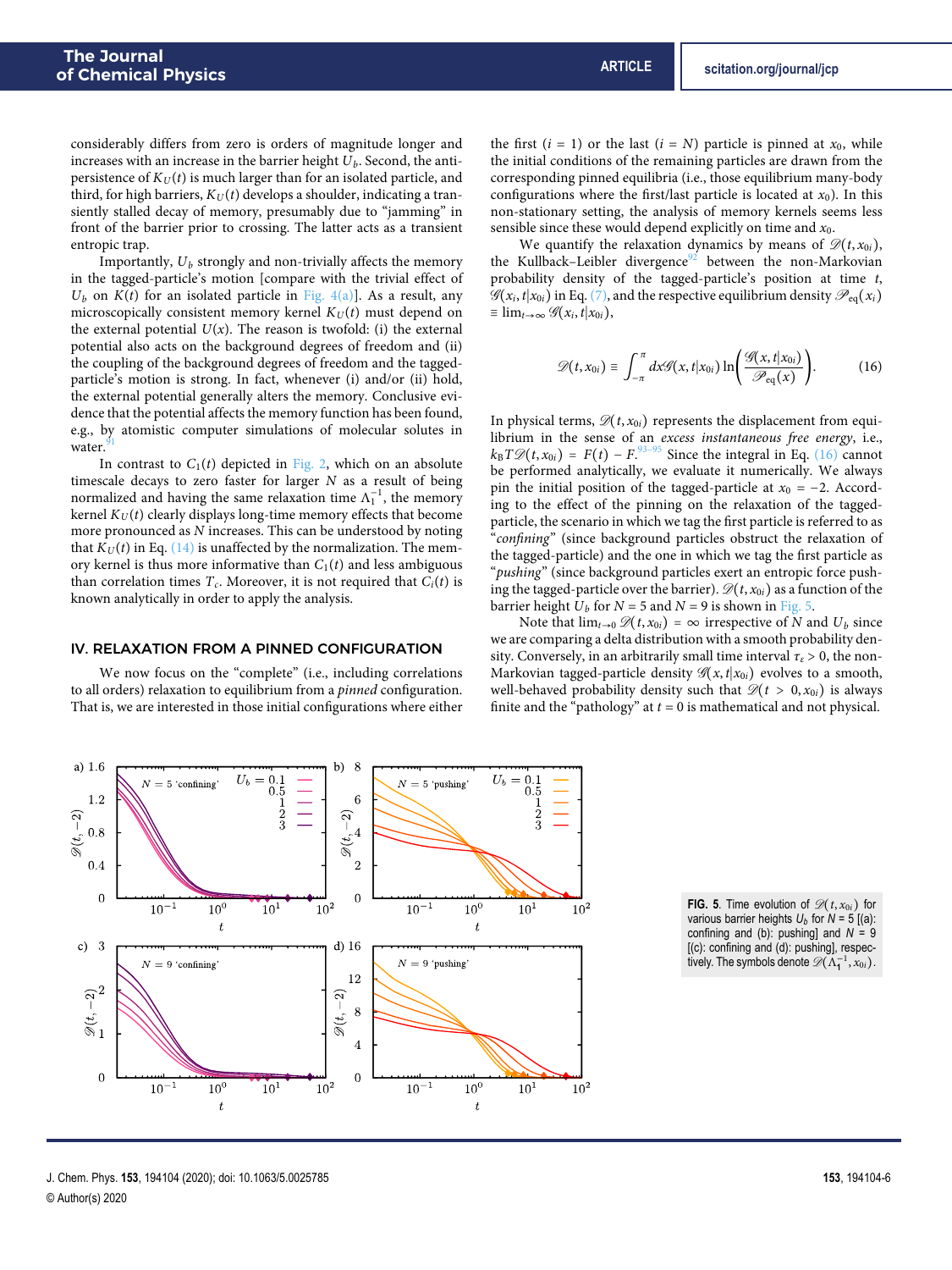With this in mind, we observe in [Fig. 5](#page-5-2) a striking difference between the "confining" and "pushing" scenarios. In the "confining" setting,  $\mathcal{D}(t, x_{01})$  at a fixed time t is a monotonically increasing function of  $U_b$  and as a function of time decays on a timescale that seems to be rather independent of  $U_b$ . In the "confining" scenario, an increase in  $U_b$  displaces the system at  $t = 0^+$  further from equilibrium. This is intuitive because  $\mathcal{P}_{eq}(x_1)$  becomes more strongly confined to the boundary and hence away from  $x_0$ . To a dominant extent, relaxation occurs already on timescales  $t \, \gtrsim \, 1 \, \ll \, \Lambda_1^{-1}$ . The reason may be found in the fact that  $\Lambda_1^{-1}$  corresponds to the mixing/ergodic timescale on which the full single file (and thus the tagged-particle) explores the entire system. In the "confining" scenario, the background particles are drawn from a distribution that resembles closely the unconstrained equilibrium, and in addition, the tagged-particle is nominally unlikely to be found in the right well in equilibrium. Therefore, the fraction of paths that cross the barrier in the ensemble of relaxation paths is small, rendering  $V_{0k}V_{k0}$  for low-lying **k** essentially negligible [see Eq. [\(7\)\]](#page-2-2). Nevertheless, a second, slower relaxation stage is still discernible at  $t \geq 1$ .

Conversely, in the "pushing" scenario depicted in [Figs. 5\(b\)](#page-5-2) and  $5(d)$ , we find (i) the dependence of  $\mathscr{D}(0^+, x_{01})$  on  $U_b$  to be inverted, and (ii) for given N and  $U_b$ , relaxation extends to much longer timescales compared to the "confining" scenario. In order to rationalize (i), we consider a pair of barriers  $U_{b_1}, U_{b_2}$  and take the limit

$$
\lim_{t\to 0} \Bigl(\mathscr{D}^{b_1}(t,x_0)-\mathscr{D}^{b_2}(t,x_0)\Bigr)=\ln\Bigl(\mathscr{P}_{\text{eq}}^{b_2}(x_0)/\mathscr{P}_{\text{eq}}^{b_1}(x_0)\Bigr),\qquad(17)
$$

which is finite and well defined despite the fact that  $\lim_{t\to 0}\mathscr{D}^{b_1,b_2}$  $(t, x_0)$  are infinite. Equation  $(17)$  explains that the dependence of  $\mathscr{D}(0^+, x_0)$  on  $U_b$  is not unique and depends on the pinning point  $x_0$ , which determines whether or not  $\mathscr{P}^{b_2}_{\mathrm{eq}}(x_0)/\mathscr{P}^{b_1}_{\mathrm{eq}}(x_0)$  is greater or smaller than 1 [see Figs.  $1(b)$  and  $1(d)$ ]. (ii) can be understood by an extension of the argument put forward in the discussion of the "confining" scenario, i.e., as a result of the pinning, the initial configurations of the background particles are displaced much further away from equilibrium, rendering V**0k**V**k0** for low-lying **k** substantial [see Eq. [\(7\)\]](#page-2-2). Therefore, a pronounced second relaxation stage is visible at longer times  $t \geq 1$ .

Based on [Fig. 5](#page-5-2) alone we are not able to deduce whether these observations are a trivial consequence of the pinning in the sense that they have nothing to do with memory (note that a Markov process "remembers" the initial condition up to ∼*τ*rel) or whether

they are, in fact, a signature of memory in the dynamics. Additional insight is gained by inspecting the relaxation of the full, Markovian single file evolving from the same initial condition, i.e.,

<span id="page-6-1"></span>
$$
\mathscr{D}_M(t,x_0) \equiv \left[ \prod_{i=1}^N \int_{-\pi}^{\pi} dx_i \right] G(\mathbf{x},t,P_0) \ln \left( \frac{G(\mathbf{x},t,P_0)}{P_{\text{eq}}(\mathbf{x})} \right), \tag{18}
$$

where we have introduced the joint Markovian two-point probability density  $G(\mathbf{x}, t, P_0) \equiv \int d\mathbf{y}_0 G(\mathbf{x}, t | \mathbf{y}_0) P_0(\mathbf{y}_0)$ , and whereby, for  $-\pi < x_0 < -\pi/2$ ,  $P_0(y)$  is defined as

$$
P_0(\mathbf{x}) = N! (\pi + x_0)^{-N_L} \hat{O}_\mathbf{x} \delta(x_i - x_0) \frac{e^{-U_b \sum_{j=i+1}^N \theta(\pi/2 - |x_j|)}}{(\pi e^{-U_b} - x_0)^{N_R}}, \qquad (19)
$$

where  $\theta(x)$  is the Heaviside step function and  $P_{eq}(x)$ =  $\lim_{t\to\infty} G(x,t|x_0)$ . The integration in Eq. [\(18\)](#page-6-1) can be performed analytically (for details, see Ref. [95\)](#page-10-0). Introducing the two-point joint density of the single-particle problem  $\Gamma_t(x, a, b)$  $\equiv \sum_{k} \psi_{k}^{R}(x) \left[ \int_{a}^{b} dy \psi_{k}^{L}(y) P_{0}(y) \right] e^{-\lambda_{k}t}$ , with  $P_{0}(y) \equiv \theta(-\pi/2 - y)$ /  $(\pi + x_0) + \theta(y + \pi/2) e^{-U(y)} / (\pi e^{-U_b} - x_0)$  and the auxiliary function

$$
\Xi_t(a,b)=\int_a^b dx \Gamma_t(x,a,b)\ln(\Gamma_t(x,a,b)/P_{\text{eq}}(x)),\qquad(20)
$$

<span id="page-6-0"></span>where  $P_{\text{eq}}(x) = e^{-U(x)}/\pi(1+e^{-U_b})$ , the result reads

<span id="page-6-2"></span>
$$
\mathscr{D}_M(t,x_0) = \Xi_t(-\pi,\pi) \Xi_t(-\pi,x_0)^{N_L} \Xi_t(x_0,\pi)^{N_R}.
$$
 (21)

An explicit solution is obtained with the aid of Mathematica.<sup>[96](#page-10-1)</sup> As it is bulky, but straightforward, we do not show it here. The Markovian result in Eq.  $(21)$  for the same set of parameters, as in Figs.  $5(a)$ and  $5(b)$ , is depicted in [Fig. 6.](#page-6-3) A comparison of [Figs. 5](#page-5-2) and [6](#page-6-3) reveals that the second, long-time relaxation stage observed in the "pushing" scenario of [Fig. 5](#page-5-2) is absent in the Markovian setting (compare [Figs. 5](#page-5-2) and [6,](#page-6-3) and note that the relaxation time  $\Lambda_1^{-1}$  is identical in both settings). This, in turn, implies that the pronounced second relaxation stage in the non-Markovian, tagged-particle scenario at times  $t \geq 1$ is, indeed, a signature of memory.

> **FIG. 6.** Time evolution of  $\mathscr{D}_M(t, x_{0i})$  for various barrier-heights  $U_b$  for  $N = 5$  [(a): confining, *i* = 1 and (b): pushing, *i* = *N*]. The symbols denote  $\mathscr{D}_M(\Lambda_1^{-1},x_{0i})$ .

<span id="page-6-3"></span>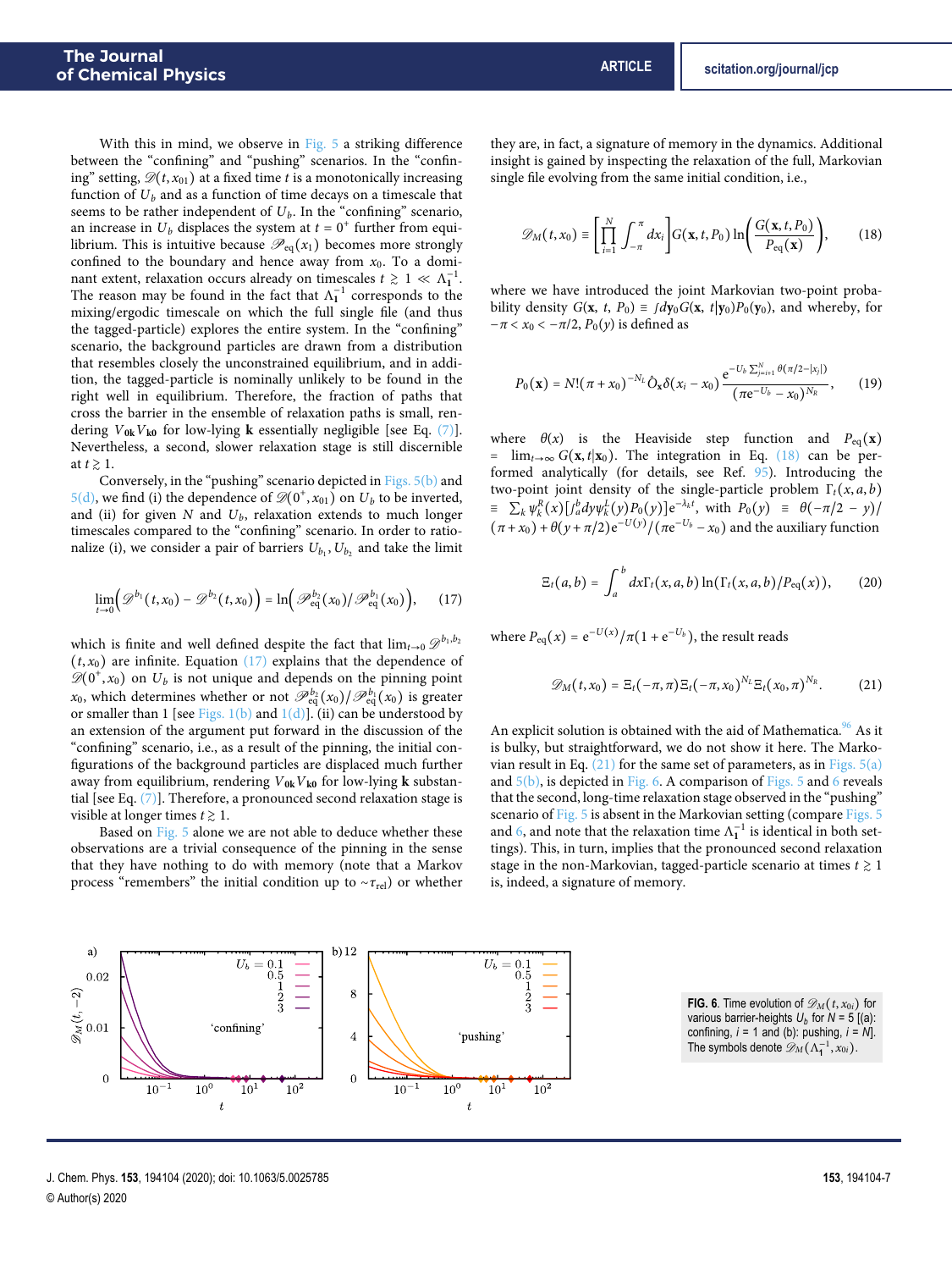#### V. DISCUSSION

We identified pronounced signatures of memory in the overdamped relaxation of a tagged-particle in a single file confined to a bi-stable potential. On the level of linear correlations in equilibrium, memory is visible in the form of a multi-scale relaxation of the autocorrelation function (see [Fig. 2\)](#page-3-2), a substantial and long-ranged (linear) memory kernel [see Fig.  $4(b)$ ], and a seemingly paradoxical shortening of the so-called correlation time  $T_c$  (see [Fig. 3\)](#page-4-0). The latter was shown to be an artifact of the definition of  $T_c$ . When including the complete correlation-structure as encoded in the so-called excess instantaneous free energy [see Eq. [\(16\)\]](#page-5-1), distinctive signatures of memory emerge in the form of a second, late-time relaxation regime.

The memory originates from the fact that the entire single file relaxes to equilibrium in the form of linearly independent manybody eigenmodes, which become projected onto the motion of a tagged-particle.<sup>[35](#page-8-15)[,79](#page-9-22)</sup> The projection couples distinct modes, thus breaking Markovianity and giving rise to memory. $35$  It turns out to be very important which particle is tagged. Here, we were only interested in the "confining" (all background particles in front of the tagged-particle) and "pushing" (all background particles behind the tagged-particle) scenarios and found qualitatively different relaxation behaviors. A systematic analysis would be required to understand the intricate details on how the number of particles on each side affects relaxation dynamics, which is beyond the scope of the present work.

We have shown that the memory non-trivially depends on the external potential. That is, a tagged-particle was shown to experience the external potential directly (i.e., time-locally) and indirectly through the effect it exerts on the memory kernel. This effect is general—it occurs whenever the potential is sufficiently strong and also acts on either the latent degrees of freedom (i.e., those that are integrated out) or the interaction between the tagged-particle and the latent degrees of freedom that is not harmonic or, more generally, non-negligible. Direct evidence for the effect has been found in all-atom computer simulations of the hydration of molecular solutes. $91$  It is important to keep this in mind when applying generalized Langevin equations (GLEs) with phenomenological memory kernels or microscopically consistent GLEs "decorated" with an external potential as these may lead to erroneous conclusions or misinterpretations.

The application of the methodology for extracting and analyzing memory in tagged-particle dynamics put forward in Eqs. [\(10\),](#page-3-1) [\(14\),](#page-4-1) and [\(16\)](#page-5-1) requires neither  $C_i(t)$  nor  $\mathscr{G}(x,t|x_{0i})$  to be known analytically. The quantities can be equally well determined from experiments or computer simulations. The analysis is expected to provide insight into memory effects as long as either the "crowding" (i.e., the concentration of background particles) and/or the barrier-height can be controlled. The qualitative features of the signatures of memory are expected to be preserved in most systems of effectively one-dimensional systems with obstructed tagged-particle dynamics. The proposed analysis of memory effects can be viewed as complementary to the analysis of anomalies in tagged-particle diffusion.<sup>9</sup>

Our results can readily be tested by existing experiments probing colloidal particle systems (see, e.g., Refs. [100–](#page-10-4)[102\)](#page-10-5) and may, furthermore, be relevant for a theoretical description of transport

## SUPPLEMENTARY MATERIAL

See the [supplementary material](https://www.scitation.org/doi/suppl/10.1063/5.0025785) for the extension of the code published in Ref. [84](#page-9-27) that implements the analytical results presented this article.

## ACKNOWLEDGMENTS

The financial support from the German Research Foundation (DFG) through the Emmy Noether Program [Grant No. GO 2762/1-1 (to A.G.)] is gratefully acknowledged. The authors thank Kristian Blom for fruitful discussions.

# <span id="page-7-0"></span>APPENDIX: SINGLE PARTICLE EIGENSPECTRUM

In this appendix, we give explicit expressions for the singleparticle eigenfunctions that are required in the diagonalization of the many-body Fokker–Planck operator using the so-called coordinate Bethe ansatz. For details of the solution method, see Refs. [35,](#page-8-15) [79,](#page-9-22) and [84.](#page-9-27) The eigenfunctions of the corresponding single-particle eigenvalue problem are

$$
\begin{aligned} \left(\partial_x^2 + \partial_x \{\partial_x U(x)\}\right) \psi_k^R(x) &= -\lambda_k \psi_k^R(x), \\ \left(\partial_x^2 - \{\partial_x U(x)\}\partial_x\right) \psi_k^L(x) &= -\lambda_k \psi_k^L(x), \end{aligned} \tag{A1}
$$

where  $\psi_k^{L,R}(x) : [-\pi, \pi] \to \mathbb{R}$  allow for a spectral decomposition of the single-particle Green's function,

$$
\Gamma(x,t|x_0) = \sum_k \psi_k^R(x) \psi_k^L(x_0) e^{-\lambda_k t}.
$$
 (A2)

 $\psi_k^{L,R}(x)$  enter Eq. [\(5\)](#page-1-3) and are here defined via their "Hermitianized" counterpart  $\psi_k(x) : [-\pi, \pi] \to \mathbb{R}$  as  $\psi_k^R(x) = e^{-U(x)/2} \psi_k(x)$  and<br>  $\psi_k^L(x) = e^{U(x)/2} \psi_k(x)$  where<sup>108</sup>  $\psi_k^L(x) = e^{U(x)/2} \psi_k(x)$ , where<sup>[108](#page-10-9)</sup>

$$
\psi_k(x) = \sqrt{\frac{2}{1 + \delta_{k,0}} \frac{e^{-U(x)/2}}{\sqrt{\pi (1 + e^{-f0})}} \cos(\sqrt{\lambda_k} x)}, \quad \text{mod } (k, 4) = 0,
$$
\n(A3)

$$
\psi_k(x) = \begin{cases}\n-\frac{\cos(\sqrt{\lambda_k}(x+\pi))}{\sqrt{\pi}}, & x < -\pi/2 \\
\frac{\sin(\sqrt{\lambda_k}x)}{\sqrt{\pi}}, & |x| \le \pi/2, \quad \text{mod } (k, 4) = 1, \\
\frac{\cos(\sqrt{\lambda_k}(x-\pi))}{\sqrt{\pi}}, & x > \pi/2\n\end{cases}
$$
\n(A4)

$$
\psi_k(x) = \sqrt{2} \frac{e^{U(x)/2}}{\sqrt{\pi (1 + e^{f0})}} \cos(\sqrt{\lambda_k} x), \quad \text{mod } (k, 4) = 2, (A5)
$$

in ion-channels. $103-106$  $103-106$  Our results can be extended in diverse ways, most immediately by including other types of inter-particle interactions $81$  and time-dependent energy barriers.<sup>1</sup>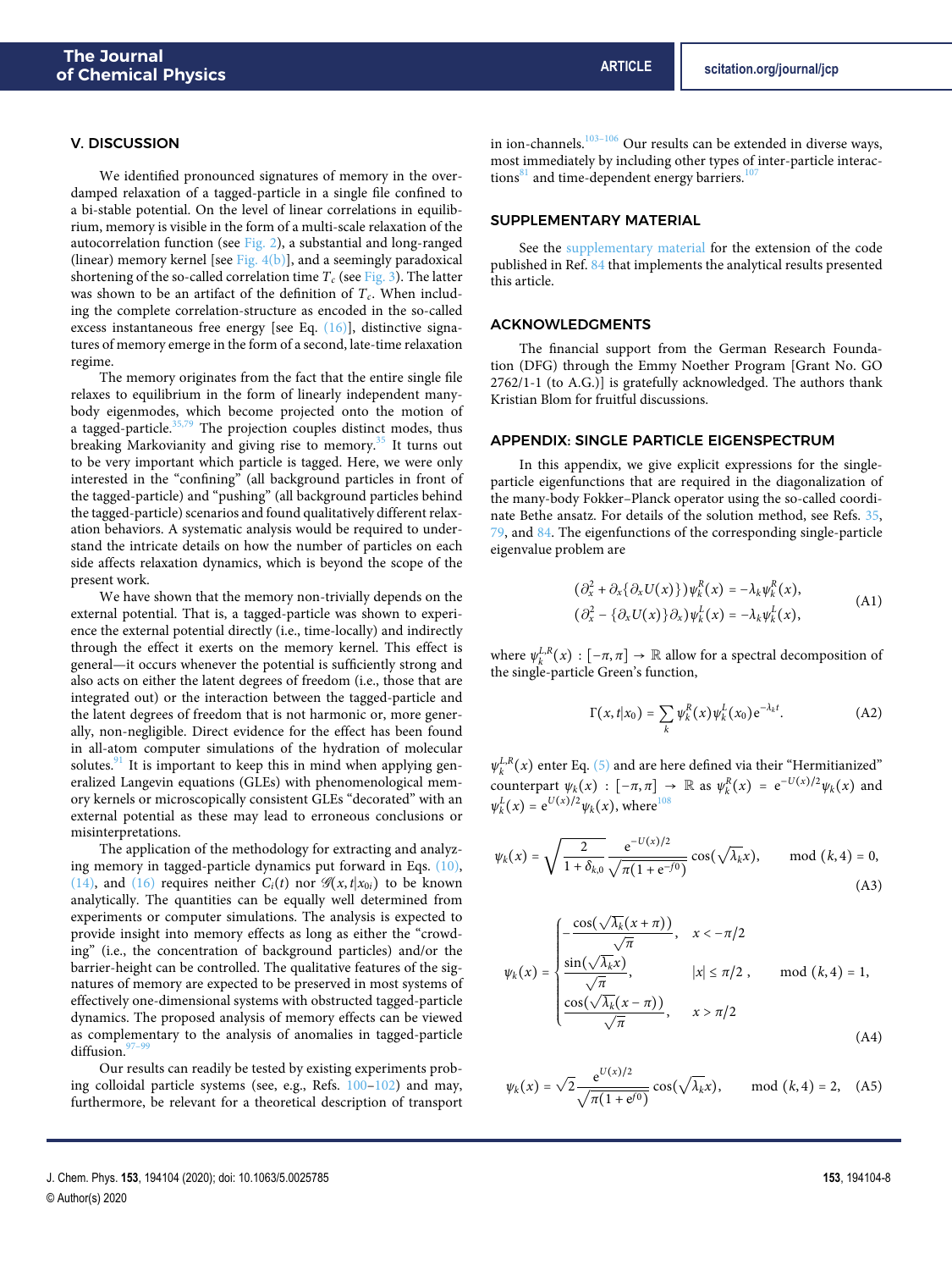where  $\delta_{k,0}$  is the Kronecker delta.

# DATA AVAILABILITY

The data that support the findings of this study are available from the corresponding author upon reasonable request.

#### REFERENCES

<span id="page-8-0"></span><sup>1</sup>H. A. Kramers, "Brownian motion in a field of force and the diffusion model of chemical reactions," [Physica](https://doi.org/10.1016/s0031-8914(40)90098-2) **7**(4), 284–304 (1940).

<span id="page-8-1"></span><sup>2</sup>A. Nitzan, P. Ortoleva, J. Deutch, and J. Ross, "Fluctuations and transitions at chemical instabilities: The analogy to phase transitions," [J. Chem. Phys.](https://doi.org/10.1063/1.1681974) **61**(3), 1056–1074 (1974).

<sup>3</sup>F. Schlögl, "Chemical reaction models for non-equilibrium phase transitions," [Z. Phys.](https://doi.org/10.1007/bf01379769) **253**(2), 147–161 (1972).

<span id="page-8-2"></span><sup>4</sup>I. Matheson, D. F. Walls, and C. W. Gardiner, "Stochastic models of firstorder nonequilibrium phase transitions in chemical reactions," [J. Stat. Phys.](https://doi.org/10.1007/bf01024182) **12**(1), 21– 34 (1975).

<span id="page-8-3"></span><sup>5</sup>R. Landauer, "The role noise in negative resistance circuits," [J. Phys. Soc. Jpn.](https://doi.org/10.1143/jpsj.41.695) **41**(2), 695–696 (1976).

<span id="page-8-4"></span><sup>6</sup>H. Risken, "Distribution- and correlation-functions for a laser amplitude," [Z. Phys.](https://doi.org/10.1007/bf01383512) **186**(1), 85–98 (1965).

<span id="page-8-5"></span><sup>7</sup>R. Kubo, K. Matsuo, and K. Kitahara, "Fluctuation and relaxation of macrovariables," [J. Stat. Phys.](https://doi.org/10.1007/bf01016797) **9**(1), 51–96 (1973).

<span id="page-8-6"></span><sup>8</sup>H. Lannon, J. S. Haghpanah, J. K. Montclare, E. Vanden-Eijnden, and J. Brujic, "Force-clamp experiments reveal the free-energy profile and diffusion coefficient of the collapse of protein molecules," [Phys. Rev. Lett.](https://doi.org/10.1103/physrevlett.110.128301) **110**(12), 128301 (2013).

<sup>9</sup>H. S. Chung and W. A. Eaton, "Protein folding transition path times from single molecule FRET," [Curr. Opin. Struct. Biol.](https://doi.org/10.1016/j.sbi.2017.10.007) **48**, 30–39 (2018).

<sup>10</sup>H. Yu, A. N. Gupta, X. Liu, K. Neupane, A. M. Brigley, I. Sosova, and M. T. Woodside, "Energy landscape analysis of native folding of the prion protein yields the diffusion constant, transition path time, and rates," [Proc. Natl. Acad. Sci. U. S.](https://doi.org/10.1073/pnas.1206190109) [A.](https://doi.org/10.1073/pnas.1206190109) **109**(36), 14452–14457 (2012).

 $^{11}\!$  A. P. Manuel, J. Lambert, and M. T. Woodside, "Reconstructing folding energy landscapes from splitting probability analysis of single-molecule trajectories,' [Proc. Natl. Acad. Sci. U. S. A.](https://doi.org/10.1073/pnas.1419490112) **112**(23), 7183–7188 (2015).

<sup>12</sup>K. Truex, H. S. Chung, J. M. Louis, and W. A. Eaton, "Testing landscape theory for biomolecular processes with single molecule fluorescence spectroscopy," [Phys.](https://doi.org/10.1103/physrevlett.115.018101) [Rev. Lett.](https://doi.org/10.1103/physrevlett.115.018101) **115**(1), 018101 (2015).

<sup>13</sup>H. S. Chung, K. McHale, J. M. Louis, and W. A. Eaton, "Single-molecule fluorescence experiments determine protein folding transition path times," [Science](https://doi.org/10.1126/science.1215768) **335**(6071), 981–984 (2012).

<sup>14</sup>D. de Sancho, A. Sirur, and R. B. Best, "Molecular origins of internal friction effects on protein-folding rates," [Nat. Commun.](https://doi.org/10.1038/ncomms5307) **5**(1), 4307 (2014).

<sup>15</sup>R. Best and G. Hummer, "Diffusive model of protein folding dynamics with Kramers turnover in rate," [Phys. Rev. Lett.](https://doi.org/10.1103/physrevlett.96.228104) **96**(22), 228104 (2006).

<span id="page-8-7"></span><sup>16</sup>J. Kappler, J. O. Daldrop, F. N. Brünig, M. D. Boehle, and R. R. Netz, "Memoryinduced acceleration and slowdown of barrier crossing," [J. Chem. Phys.](https://doi.org/10.1063/1.4998239) **148**(1), 014903 (2018).

<span id="page-8-8"></span><sup>17</sup>K. Neupane, A. P. Manuel, J. Lambert, and M. T. Woodside, "Transition-path probability as a test of reaction-coordinate quality reveals DNA hairpin folding is a one-dimensional diffusive process," [J. Phys. Chem. Lett.](https://doi.org/10.1021/acs.jpclett.5b00176) **6**(6), 1005–1010 (2015).

<span id="page-8-9"></span><sup>18</sup>K. Neupane, D. A. N. Foster, D. R. Dee, H. Yu, F. Wang, and M. T. Woodside, "Direct observation of transition paths during the folding of proteins and nucleic acids," [Science](https://doi.org/10.1126/science.aad0637) **352**(6282), 239–242 (2016).

<span id="page-8-10"></span><sup>19</sup>F. Rico, A. Russek, L. González, H. Grubmüller, and S. Scheuring, "Heterogeneous and rate-dependent streptavidin-biotin unbinding revealed by high-speed force spectroscopy and atomistic simulations," [Proc. Natl. Acad. Sci. U. S. A.](https://doi.org/10.1073/pnas.1816909116) **116**(14), 6594–6601 (2019).

<span id="page-8-11"></span><sup>20</sup>N. G. van Kampen, "A soluble model for diffusion in a bistable potential," [J. Stat.](https://doi.org/10.1007/bf01268919) [Phys.](https://doi.org/10.1007/bf01268919) **17**(2), 71–88 (1977).

<sup>21</sup>B. Caroli, C. Caroli, and B. Roulet, "Diffusion in a bistable potential: A systematic WKB treatment," [J. Stat. Phys.](https://doi.org/10.1007/bf01009609) **21**(4), 415–437 (1979).

<sup>22</sup>Y. Saito, "Relaxation in a bistable system," [J. Phys. Soc. Jpn.](https://doi.org/10.1143/jpsj.41.388) **41**(2), 388–393 (1976).

<sup>23</sup>A. Bunde and J.-F. Gouyet, "Brownian motion in the bistable potential at intermediate and high friction: Relaxation from the instability point," [Physica A](https://doi.org/10.1016/0378-4371(85)90016-0) **132**(2), 357–374 (1985).

<sup>24</sup>P. Hanggi, H. Grabert, P. Talkner, and H. Thomas, "Bistable systems: Master equation versus Fokker-Planck modeling," [Phys. Rev. A](https://doi.org/10.1103/physreva.29.371) **29**, 371–378 (1984).

<span id="page-8-22"></span><sup>25</sup>A. Perico, R. Pratolongo, K. F. Freed, R. W. Pastor, and A. Szabo, "Positional time correlation function for one-dimensional systems with barrier crossing: Memory function corrections to the optimized Rouse–Zimm approximation," [J. Chem. Phys.](https://doi.org/10.1063/1.464598) **98**(1), 564–573 (1993).

<span id="page-8-12"></span><sup>26</sup>A. Perico, R. Pratolongo, K. F. Freed, and A. Szabo, "Torsional time correlation function for one-dimensional systems with barrier crossing: Periodic potential," [J. Chem. Phys.](https://doi.org/10.1063/1.467628) **101**(3), 2554–2561 (1994).

<span id="page-8-13"></span><sup>27</sup>P. Hänggi, P. Talkner, and M. Borkovec, "Reaction-rate theory: Fifty years after Kramers," [Rev. Mod. Phys.](https://doi.org/10.1103/revmodphys.62.251) **62**(2), 251–341 (1990).

<sup>28</sup>B. U. Felderhof, "Escape by diffusion from a square well across a square barrier," [Physica A](https://doi.org/10.1016/j.physa.2007.08.041) **387**(1), 39–56 (2008).

<sup>29</sup>V. Berdichevsky and M. Gitterman, "One-dimensional diffusion through single- and double-square barriers," [J. Phys. A: Math. Gen.](https://doi.org/10.1088/0305-4470/29/8/006) **29**(8), 1567–1580 (1996).

<sup>30</sup>B. Jun and D. L. Weaver, "One-dimensional potential barrier model of protein folding with intermediates," [J. Chem. Phys.](https://doi.org/10.1063/1.1425819) **116**(1), 418 (2002).

<sup>31</sup>G. R. Fleming, S. H. Courtney, and M. W. Balk, "Activated barrier crossing: Comparison of experiment and theory," [J. Stat. Phys.](https://doi.org/10.1007/bf01010842) **42**(1-2), 83–104 (1986).

<sup>32</sup>A. M. Berezhkovskii and D. E. Makarov, "Communication: Transition-path velocity as an experimental measure of barrier crossing dynamics," [J. Chem. Phys.](https://doi.org/10.1063/1.5030427) **148**(20), 201102 (2018).

<sup>33</sup>D. Hartich and A. Godec, "Duality between relaxation and first passage in reversible Markov dynamics: Rugged energy landscapes disentangled," [New J.](https://doi.org/10.1088/1367-2630/aaf038) [Phys.](https://doi.org/10.1088/1367-2630/aaf038) **20**(11), 112002 (2018).

<span id="page-8-14"></span><sup>34</sup>D. Hartich and A. Godec, "Interlacing relaxation and first-passage phenomena in reversible discrete and continuous space Markovian dynamics," [J. Stat. Mech.:](https://doi.org/10.1088/1742-5468/ab00df) [Theory Exp.](https://doi.org/10.1088/1742-5468/ab00df) **2019**(2), 024002.

<span id="page-8-15"></span><sup>35</sup>A. Lapolla and A. Godec, "Manifestations of projection-induced memory: General theory and the tilted single file," [Front. Phys.](https://doi.org/10.3389/fphy.2019.00182) **7**, 182 (2019).

<span id="page-8-16"></span><sup>36</sup>N. G. van Kampen, "Remarks on non-Markov processes," [Braz. J. Phys.](https://doi.org/10.1590/s0103-97331998000200003) **28**(2), 90–96 (1998).

<span id="page-8-17"></span><sup>37</sup>H. Peter and F. Mojtabai, "Thermally activated escape rate in presence of longtime memory," [Phys. Rev. A](https://doi.org/10.1103/physreva.26.1168) **26**(2), 1168–1170 (1982).

<sup>38</sup>S. Okuyama and D. W. Oxtoby, "The generalized Smoluchowski equation and non-Markovian dynamics," [J. Chem. Phys.](https://doi.org/10.1063/1.449892) **84**(10), 5824–5829 (1986).

<span id="page-8-18"></span> $^{39}$  S. Okuyama and D. W. Oxtoby, "Non-Markovian dynamics and barrier crossing rates at high viscosity," [J. Chem. Phys.](https://doi.org/10.1063/1.449893) **84**(10), 5830–5835 (1986).

<span id="page-8-19"></span><sup>40</sup>B. Carmeli and A. Nitzan, "Non-Markoffian theory of activated rate processes," [Phys. Rev. Lett.](https://doi.org/10.1103/physrevlett.49.423) **49**(7), 423–426 (1982).

<span id="page-8-20"></span> $41\,\text{B}$ . Carmeli and A. Nitzan, "Non-Markovian theory of activated rate processes. I. Formalism," [J. Chem. Phys.](https://doi.org/10.1063/1.445535) **79**(1), 393–404 (1983).

<span id="page-8-21"></span><sup>42</sup>B. Carmeli and A. Nitzan, "Non-Markovian theory of activated rate processes. IV. The double well model," [J. Chem. Phys.](https://doi.org/10.1063/1.447179) **80**(8), 3596–3605 (1984).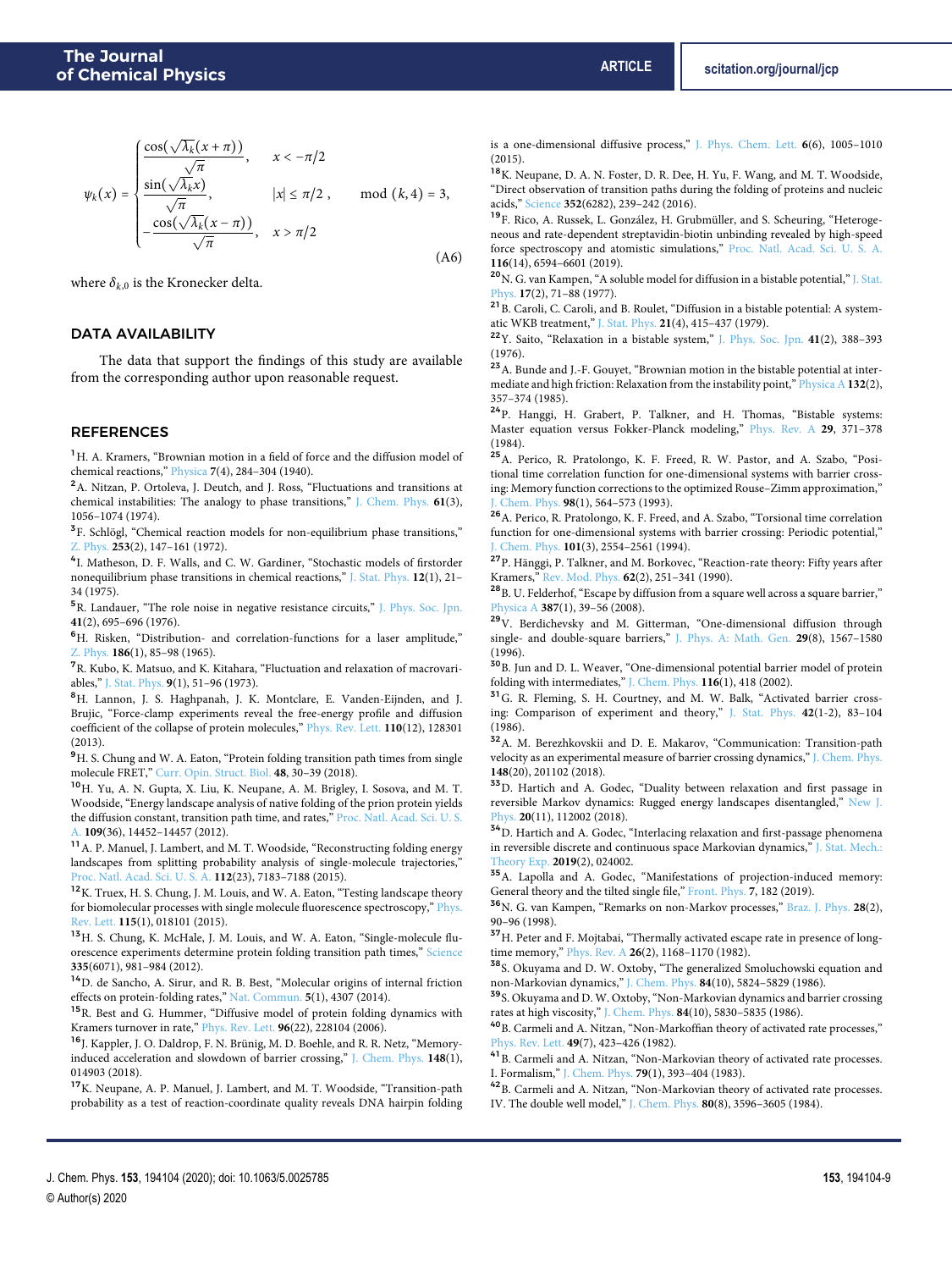<span id="page-9-0"></span><sup>43</sup>V. I. Mel'nikov and S. V. Meshkov, "Theory of activated rate processes: Exact solution of the Kramers problem," [J. Chem. Phys.](https://doi.org/10.1063/1.451844) **85**(2), 1018–1027 (1986).

<span id="page-9-1"></span><sup>44</sup>Y. P. Kalmykov, W. T. Coffey, and S. V. Titov, "Thermally activated escape rate for a Brownian particle in a double-well potential for all values of the dissipation," Chem. Phys. **124**(2), 024107 (2006).

<span id="page-9-2"></span><sup>45</sup>R. F. Grote and J. T. Hynes, "The stable states picture of chemical reactions. II. Rate constants for condensed and gas phase reaction models," [J. Chem. Phys.](https://doi.org/10.1063/1.440485) **73**(6), 2715–2732 (1980).

<sup>46</sup>D. Chandler, "Statistical mechanics of isomerization dynamics in liquids and the transition state approximation," [J. Chem. Phys.](https://doi.org/10.1063/1.436049) **68**(6), 2959 (1978).

<span id="page-9-3"></span><sup>47</sup>R. Chakrabarti, "Exact analytical evaluation of time dependent transmission coefficient from the method of reactive flux for an inverted parabolic barrier," [J. Chem. Phys.](https://doi.org/10.1063/1.2713108) **126**(13), 134106 (2007).

<span id="page-9-4"></span><sup>48</sup>R. Satija and D. E. Makarov, "Generalized Langevin equation as a model for barrier crossing dynamics in biomolecular folding," [J. Phys. Chem. B](https://doi.org/10.1021/acs.jpcb.8b11137) **123**(4), 802–810 (2019).

<span id="page-9-32"></span><sup>49</sup>D. E. Makarov, "Interplay of non-Markov and internal friction effects in the barrier crossing kinetics of biopolymers: Insights from an analytically solvable model," [J. Chem. Phys.](https://doi.org/10.1063/1.4773283) **138**(1), 014102 (2013).

<span id="page-9-5"></span><sup>50</sup>J. Kappler, V. B. Hinrichsen, and R. R. Netz, "Non-Markovian barrier crossing with two-time-scale memory is dominated by the faster memory component," [Eur. Phys. J. E](https://doi.org/10.1140/epje/i2019-11886-7) **42**(9), 119 (2019).

<span id="page-9-6"></span><sup>51</sup>S. L. Seyler and S. Pressé, "Surmounting potential barriers: Hydrodynamic memory hedges against thermal fluctuations in particle transport," [J. Chem. Phys.](https://doi.org/10.1063/5.0013722) **153**(4), 041102 (2020).

<span id="page-9-7"></span><sup>52</sup>A. G. T. Pyo and M. T. Woodside, "Memory effects in single-molecule force spectroscopy measurements of biomolecular folding," [Phys. Chem. Chem. Phys.](https://doi.org/10.1039/c9cp04197d) **21**(44), 24527–24534 (2019).

<span id="page-9-8"></span><sup>53</sup>P. Hänggi, F. Marchesoni, and P. Grigolini, "Bistable flow driven by coloured Gaussian noise: A critical study," [Z. Phys. B: Condens. Matter](https://doi.org/10.1007/bf01306642) **56**(4), 333–339 (1984).

<sup>54</sup>P. Hänggi, "Path integral solutions for non-Markovian processes," [Z. Phys. B:](https://doi.org/10.1007/bf01308011) [Condens. Matter](https://doi.org/10.1007/bf01308011) **75**(2), 275–281 (1989).

<sup>55</sup>R. F. Fox, "Functional-calculus approach to stochastic differential equations," [Phys. Rev. A](https://doi.org/10.1103/physreva.33.467) **33**, 467–476 (1986).

<sup>56</sup>C. R. Doering, P. S. Hagan, and C. D. Levermore, "Bistability driven by weakly colored Gaussian noise: The Fokker-Planck boundary layer and mean first-passage times," [Phys. Rev. Lett.](https://doi.org/10.1103/physrevlett.59.2129) **59**, 2129–2132 (1987).

<span id="page-9-9"></span><sup>57</sup>J. Casademunt, R. Mannella, P. V. E. McClintock, F. E. Moss, and J. M. Sancho, "Relaxation times of non-Markovian processes," [Phys. Rev. A](https://doi.org/10.1103/physreva.35.5183) **35**, 5183– 5190 (1987).

<span id="page-9-10"></span><sup>58</sup>R. Zwanzig, "Statistical mechanics of irreversibility," in Lectures in Theoretical Physiscs (Wiley, New York, 1961), p. 106.

<span id="page-9-11"></span>59R. Zwanzig, Nonequilibrium Statistical Mechanics (Oxford University Press, 2004).

<span id="page-9-12"></span><sup>60</sup>G. Hummer, J. C. Rasaiah, and J. P. Noworyta, "Water conduction through the hydrophobic channel of a carbon nanotube," [Nature](https://doi.org/10.1038/35102535) **414**(6860), 188–190 (2001).

<span id="page-9-13"></span><sup>61</sup>T. Chou and D. Lohse, "Entropy-driven pumping in zeolites and biological channels," [Phys. Rev. Lett.](https://doi.org/10.1103/physrevlett.82.3552) **82**(17), 3552–3555 (1999).

<span id="page-9-14"></span><sup>62</sup>S. Ahlberg, T. Ambjörnsson, and L. Lizana, "Many-body effects on tracer particle diffusion with applications for single-protein dynamics on DNA," [New J. Phys.](https://doi.org/10.1088/1367-2630/17/4/043036) **17**(4), 043036 (2015).

<span id="page-9-15"></span> $\mathbf{^{63}G.}$  W. Li, O. G. Berg, and J. Elf, "Effects of macromolecular crowding and DNA looping on gene regulation kinetics," [Nat. Phys.](https://doi.org/10.1038/nphys1222) **5**(4), 294–297 (2009).

<span id="page-9-16"></span><sup>64</sup>P. M. Richards, "Theory of one-dimensional hopping conductivity and diffusion," [Phys. Rev. B](https://doi.org/10.1103/physrevb.16.1393) **16**(4), 1393–1409 (1977).

<span id="page-9-17"></span><sup>65</sup>A. Taloni, O. Flomenbom, R. Castañeda-Priego, and F. Marchesoni, "Single file dynamics in soft materials," [Soft Matter](https://doi.org/10.1039/c6sm02570f) **13**(6), 1096–1106 (2017).

<sup>66</sup>C. Lutz, M. Kollmann, and C. Bechinger, "Single-file diffusion of colloids in one-dimensional channels," [Phys. Rev. Lett.](https://doi.org/10.1103/physrevlett.93.026001) **93**, 026001 (2004).

<sup>67</sup>B. Lin, M. Meron, B. Cui, S. A. Rice, and H. Diamant, "From random walk to single-file diffusion," [Phys. Rev. Lett.](https://doi.org/10.1103/physrevlett.94.216001) **94**, 216001 (2005).

<span id="page-9-18"></span><sup>68</sup>E. Locatelli, M. Pierno, F. Baldovin, E. Orlandini, Y. Tan, and S. Pagliara, "Single-file escape of colloidal particles from microfluidic channels," [Phys. Rev.](https://doi.org/10.1103/physrevlett.117.038001) [Lett.](https://doi.org/10.1103/physrevlett.117.038001) **117**, 038001 (2016).

<span id="page-9-19"></span><sup>69</sup>T. E. Harris, "Diffusion with 'collisions' between particles," [J. Appl. Probab.](https://doi.org/10.1017/s002190020010868x) **2**(2), 323–338 (1965).

<sup>70</sup>D. W. Jepsen, "Dynamics of a simple many-body system of hard rods," [J. Math.](https://doi.org/10.1063/1.1704288) [Phys.](https://doi.org/10.1063/1.1704288) **6**(3), 405–413 (1965).

<sup>71</sup>L. Lizana and T. Ambjörnsson, "Single-file diffusion in a box," [Phys. Rev. Lett.](https://doi.org/10.1103/physrevlett.100.200601) **100**(20), 200601 (2008).

<sup>72</sup>L. Lizana and T. Ambjörnsson, "Diffusion of finite-sized hard-core interacting particles in a one-dimensional box: Tagged particle dynamics," [Phys. Rev. E](https://doi.org/10.1103/physreve.80.051103) **80**(5), 051103 (2009).

<sup>73</sup>E. Barkai and R. Silbey, "Theory of single file diffusion in a force field," [Phys.](https://doi.org/10.1103/physrevlett.102.050602) [Rev. Lett.](https://doi.org/10.1103/physrevlett.102.050602) **102**(5), 050602 (2009).

<sup>74</sup>E. Barkai and R. Silbey, "Diffusion of tagged particle in an exclusion process," [Phys. Rev. E](https://doi.org/10.1103/physreve.81.041129) **81**(4), 041129 (2010).

 $^{75}\rm{N}$  . Leibovich and E. Barkai, "Everlasting effect of initial conditions on single-file diffusion," [Phys. Rev. E](https://doi.org/10.1103/physreve.88.032107) **88**(3), 032107 (2013).

<sup>76</sup>O. Flomenbom and A. Taloni, "On single-file and less dense processes," [Euro](https://doi.org/10.1209/0295-5075/83/20004)[phys. Lett.](https://doi.org/10.1209/0295-5075/83/20004) **83**(2), 20004 (2008).

<span id="page-9-20"></span><sup>77</sup>R. Metzler, L. Sanders, M. A. Lomholt, L. Lizana, K. Fogelmark, and T. Ambjörnsson, "Ageing single file motion," [Eur. Phys. J.: Spec. Top.](https://doi.org/10.1140/epjst/e2014-02333-5) **223**(14), 3287–3293 (2014).

<span id="page-9-21"></span><sup>78</sup>L. Lizana, T. Ambjörnsson, A. Taloni, E. Barkai, and M. A. Lomholt, "Foundation of fractional Langevin equation: Harmonization of a many-body problem," [Phys. Rev. E](https://doi.org/10.1103/physreve.81.051118) **81**(5), 051118 (2010).

<span id="page-9-22"></span><sup>79</sup>A. Lapolla and A. Godec, "Unfolding tagged particle histories in single-file diffusion: Exact single- and two-tag local times beyond large deviation theory," [New](https://doi.org/10.1088/1367-2630/aaea1b) [J. Phys.](https://doi.org/10.1088/1367-2630/aaea1b) **20**(11), 113021 (2018).

<span id="page-9-23"></span><sup>80</sup>S. D. Goldt and E. M. Terentjev, "Role of the potential landscape on the single-file diffusion through channels," [J. Chem. Phys.](https://doi.org/10.1063/1.4903175) **141**(22), 224901 (2014).

<span id="page-9-24"></span> $^{\bf 81}$  M. Kollmann, "Single-file diffusion of atomic and colloidal systems: Asymptotic laws," [Phys. Rev. Lett.](https://doi.org/10.1103/physrevlett.90.180602) **90**, 180602 (2003).

<span id="page-9-25"></span><sup>82</sup>M. Morsch, H. Risken, and H. D. Vollmer, "One-dimensional diffusion in soluble model potentials," [Z. Phys. B: Condens. Matter Quanta](https://doi.org/10.1007/bf01320120) **32**(2), 245–252 (1979).

<span id="page-9-26"></span>83 H. Risken and T. Frank, The Fokker-Planck Equation: Methods of Solution and Applications, Springer Series in Synergetics, 2nd ed. (Springer-Verlag, Berlin, Heidelberg, 1996).

<span id="page-9-27"></span><sup>84</sup>A. Lapolla and A. Godec, "BetheSF: Efficient computation of the exact tagged-particle propagator in single-file systems via the Bethe eigenspectrum," [Comput.](https://doi.org/10.1016/j.cpc.2020.107569) [Phys. Commun.](https://doi.org/10.1016/j.cpc.2020.107569) **258**, 107569 (2021).

<span id="page-9-28"></span>85See [https://www.boost.org/doc/libs/1\\_71\\_0/libs/math/doc/html/quadrature.](https://www.boost.org/doc/libs/1_71_0/libs/math/doc/html/quadrature.html) [html](https://www.boost.org/doc/libs/1_71_0/libs/math/doc/html/quadrature.html) for details about the quadrature library used; accessed 20 Septemer 2019.

<span id="page-9-29"></span><sup>86</sup>Note that Eqs. [\(5\)](#page-1-3)[–\(9\)](#page-2-3) imply that  $a_k$  is a positive constant times the square of a real number.

<span id="page-9-30"></span> $\rm ^{87}G.$  Lipari and A. Szabo, "Model-free approach to the interpretation of nuclear magnetic resonance relaxation in macromolecules. 1. Theory and range of validity," [J. Am. Chem. Soc.](https://doi.org/10.1021/ja00381a009) **104**(17), 4546–4559 (1982).

<span id="page-9-31"></span><sup>88</sup>Note that *τ*rel does not depend on N.

<span id="page-9-33"></span><sup>89</sup>E. Herrera-Delgado, J. Briscoe, and P. Sollich, "Tractable nonlinear memory functions as a tool to capture and explain dynamical behaviors," [Phys. Rev. Res.](https://doi.org/10.1103/physrevresearch.2.043069) **2**, 043069 (2020).

<span id="page-9-34"></span><sup>90</sup>J. Abate and P. P. Valkó, "Multi-precision Laplace transform inversion," [Int. J.](https://doi.org/10.1002/nme.995) [Numer. Methods Eng.](https://doi.org/10.1002/nme.995) **60**(5), 979–993 (2004).

<span id="page-9-35"></span><sup>91</sup>J. O. Daldrop, B. G. Kowalik, and R. R. Netz, "External potential modifies friction of molecular solutes in water," [Phys. Rev. X](https://doi.org/10.1103/physrevx.7.041065) **7**, 041065 (2017).

<span id="page-9-36"></span><sup>92</sup>S. Kullback and R. A. Leibler, "On information and sufficiency," [Ann. Math.](https://doi.org/10.1214/aoms/1177729694) [Stat.](https://doi.org/10.1214/aoms/1177729694) **22**(1), 79–86 (1951).

<span id="page-9-37"></span>93 M. C. Mackey, "The dynamic origin of increasing entropy," [Rev. Mod. Phys.](https://doi.org/10.1103/revmodphys.61.981) **61**(4), 981–1015 (1989).

94H. Qian, "A decomposition of irreversible diffusion processes without detailed balance," [J. Math. Phys.](https://doi.org/10.1063/1.4803847) **54**(5), 053302 (2013).